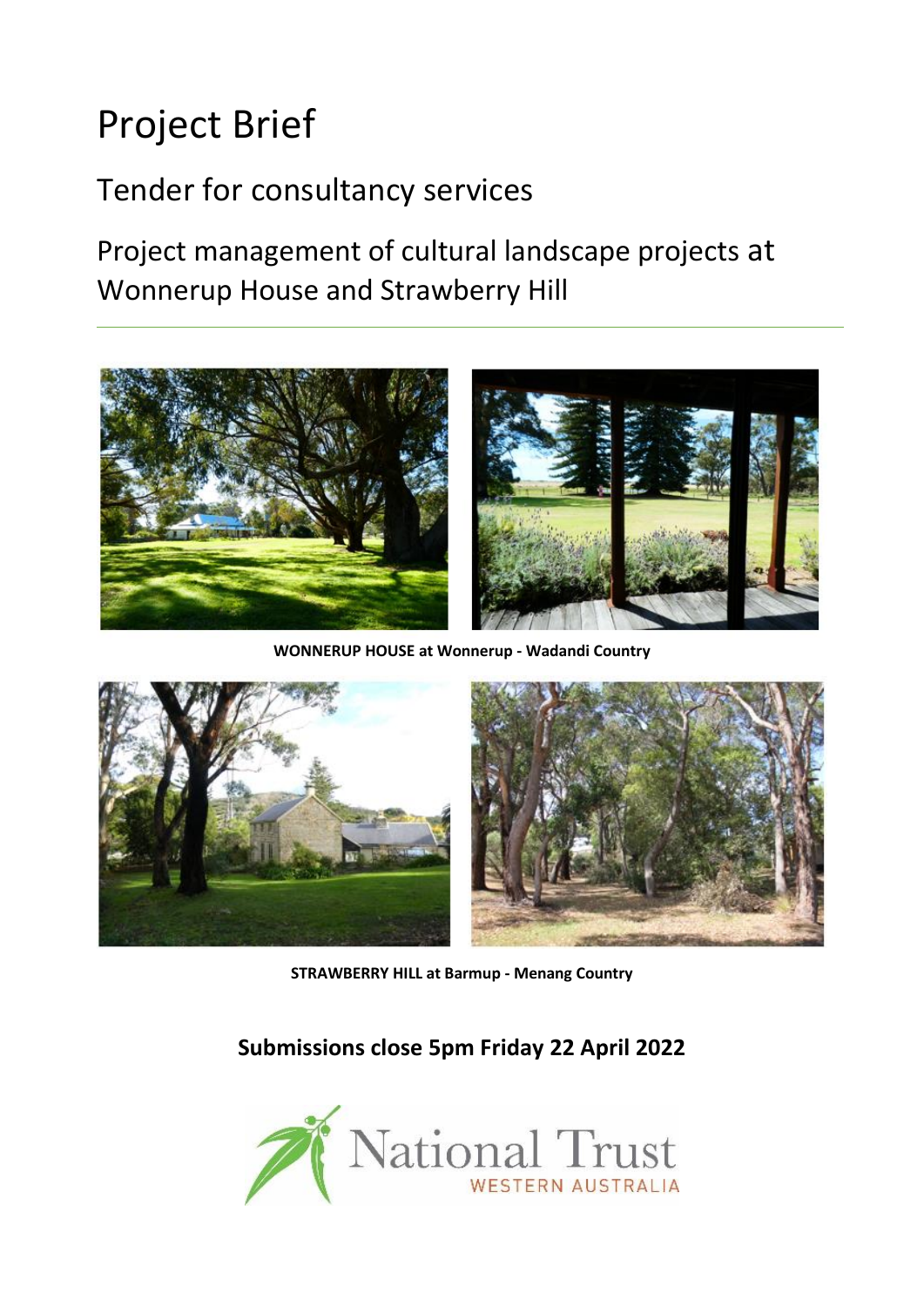

#### **CONTENTS**

#### **Authors:**

This consultant brief was prepared by officers of the National Trust of Western Australia

#### **Document control:**

| <b>VERSION</b>      | <b>ISSUED</b> |  |
|---------------------|---------------|--|
| Draft – internal V1 | 15/3/22       |  |
| Draft – internal V2 | 23/3/22       |  |
| Issue for tender    | 29/3/22       |  |

Apart from any fair dealing for the purposes of private study or research, as permitted under the Copyright Act, no part of the information in this report may be stored in a retrieval system, reproduced, or transmitted in any form or by any means without the permission of the National Trust of Western Australia.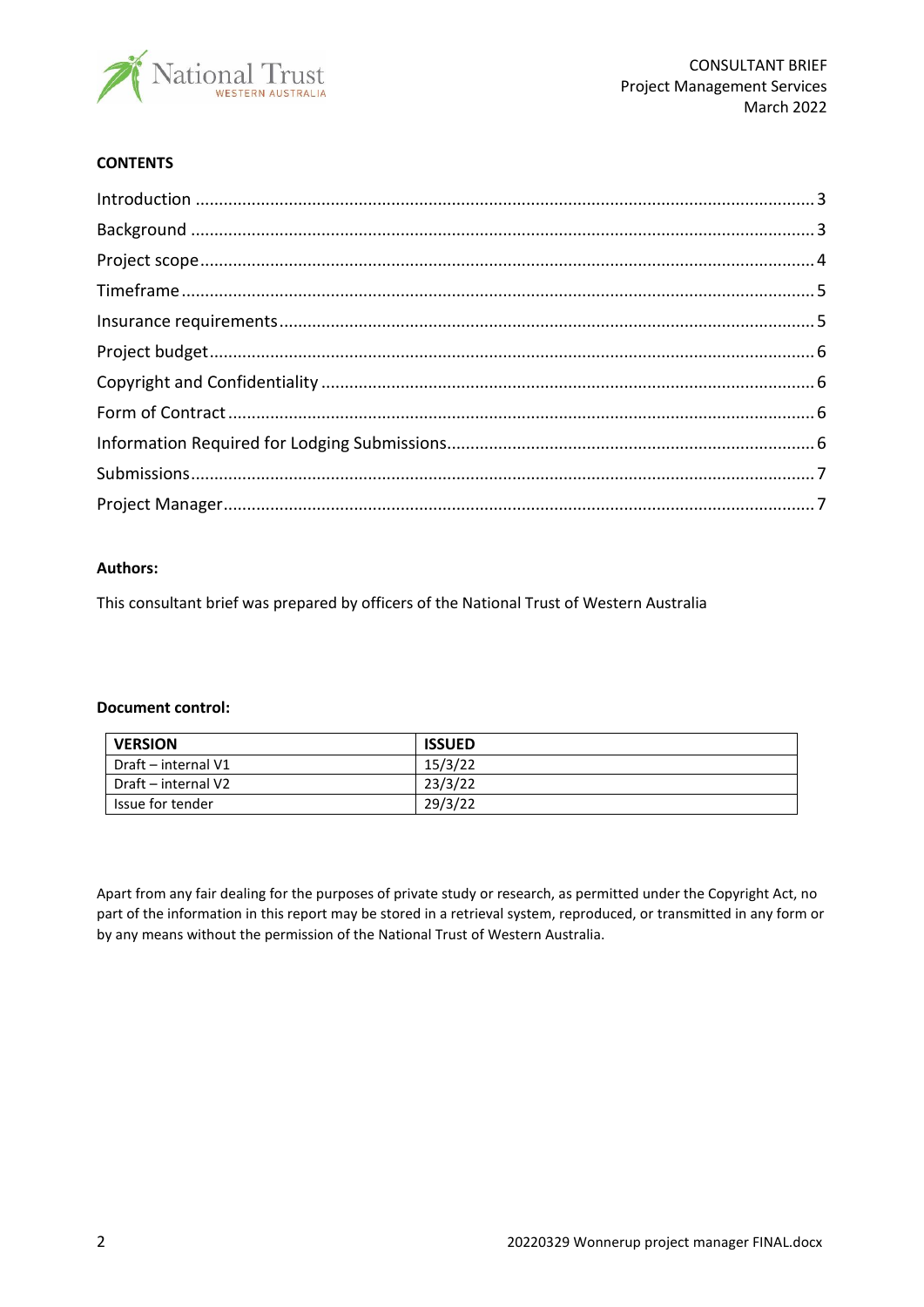

# <span id="page-2-0"></span>Introduction

The National Trust of Western Australia (the Trust) aspires to awaken the community to the value of heritage. The Trust is a statutory authority that works under an Act of Parliament, and is also recognised as a not for profit, community based organisation and a registered charity. It works both for Government and for the community.

The Trust acknowledges its properties are situated on Aboriginal land across the state and recognises Aboriginal people remain the cultural and spiritual custodians of their land and continue to practise their values, languages, beliefs and knowledge. The National Trust is committed to working with Aboriginal people to ensure these practices are recognised and included in the conservation and interpretation of its properties and Aboriginal people are consulted and involved in the development of its projects and programs.

# <span id="page-2-1"></span>Background

The National Trust of Western Australia is seeking an experienced project manager with a solid background in cultural heritage management (particularly in relation to cultural landscapes) to project manage a significant research project at Wonnerup House, Wonnerup north of Busselton on Wadandi Country; and implementation of cultural landscape projects at Strawberry Hill, Barmup in Albany on Menang Country.

Grant funding has been received from Lotterywest to undertake a series of four major projects aimed at reimagining the visitor experience of four National Trust places through the lens of their cultural landscapes. Regionally diverse, each is sited in a landscape of both cultural and natural significance and ideally placed for truth telling and reconciliation in the lead up to the bicentenary of colonisation of Western Australia: Peninsula Farm, Wu Rut Woorat on Whadjuk country in the Perth metropolitan area; Central Greenough on Yamatji country in the Mid-West; Wonnerup House, Wonnerup on Wadandi country in the South West; and Strawberry Hill/ Barmup on Menang country in the Great Southern region. This brief is focussed on the latter two projects.

The National Trust's vision for these places is that:

**Wonnerup House** will be a cherished local heritage asset that provides an optimal cultural heritage experience complementing other natural and cultural tourism experiences in the region. The place will support truth-telling, reconciliation and healing opportunities and will garner community support for a pathway to re-imagining the heritage experience at National Trust places in Western Australia.

The heritage values of the place will be considered as part of a broad cultural landscape and interpretation/ storytelling will be based on a thematic approach that links Wonnerup House with other National Trust heritage places and with broader histories both locally and globally.

Project outcomes will include paving a way for informed decision making in future conservation and interpretation of the place; engaging the local community through consultation and place making; and increasing visitation including, but not limited to, attracting a more discerning cultural heritage tourism audience.

**Strawberry Hill** has exceptional cultural heritage significance. It is part of a significant Aboriginal former camping area known as Barmup and was also the location of the first colonial farm in Western Australia. Barmup is registered as an Aboriginal site, which includes all of the northern portion of the land under National Trust management.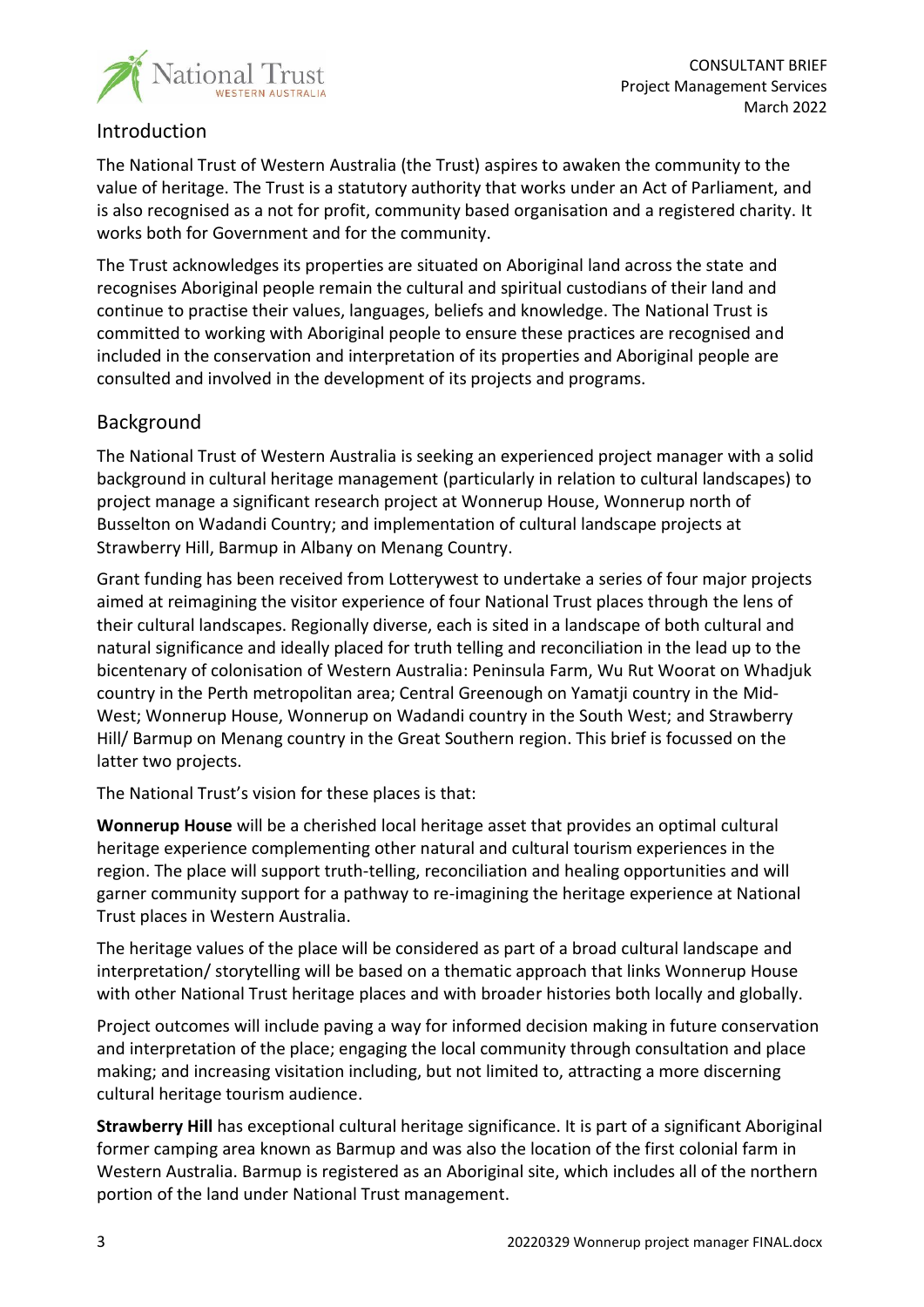

A significant portion of the registered Aboriginal site to the west of National Trust managed land - at 27-29 Beauchamp St - was acquired in 2021. This land is undeveloped endemic bush bordering the lake that is a feature of the Barmup site. Remnants of the significant Menang bidi (walking track) are clear within the land. In this project we propose to work with the Menang community to appropriately manage the land and access to it for cultural purposes.

This project builds upon recommendations of the 'Aboriginal Consultation & Engagement Framework for Noongar Boodjar (the South West of Western Australia)', and the 'Strawberry Hill/ Barmup Cultural Landscape Management Plan', that were completed in 2021.

# <span id="page-3-0"></span>Project scope

In relation to **Wonnerup House** the project manager will be required to write briefs for and commission the following projects:

- ethnographic survey of Wonnerup to support future storytelling and engagement with Traditional Owners and the Wadandi Noongar community
- comprehensive history inclusive of the role the place has in the colonisation of the state and south-west, and as a representation of the colonial frontier experience and its legacy
- archaeological survey and management plan including due diligence investigations to assess the potential impact of future works on archaeologically significant deposits
- feature survey
- vegetation survey and condition report
- conservation plan update including analysis of documentary and physical evidence leading to a revised assessment of significance that is inclusive of the natural and cultural values of the place
- cultural landscape planning to identify and assess and manage the cultural landscape including endemic and introduced species and the environmental significance of its setting
- interpretation plan and visitor experience strategy to guide the interpretation of the place
- due diligence investigations to identify constraints and opportunities in relation to services, building compliance and other issues that will assist the development of a master plan for Wonnerup House

The project manager will commence with a review of the above scope and work with National Trust staff to identify synergies between these projects and the best overarching approach.

The project manager will also be required to manage the deliverables, budget and timeframe associated with the project, report regularly on progress, and ensure its delivery according to agreed deadlines. Project briefs are expected to require a minimum of three reviews to finalise before going out for invited submissions or tendering.

The project manager will be required to work with the selected consultants to facilitate engagement with the Wadandi community, coloniser descendants, City of Busselton and other relevant stakeholders to ensure all voices are heard and the approaches being undertaken are inclusive and appropriate.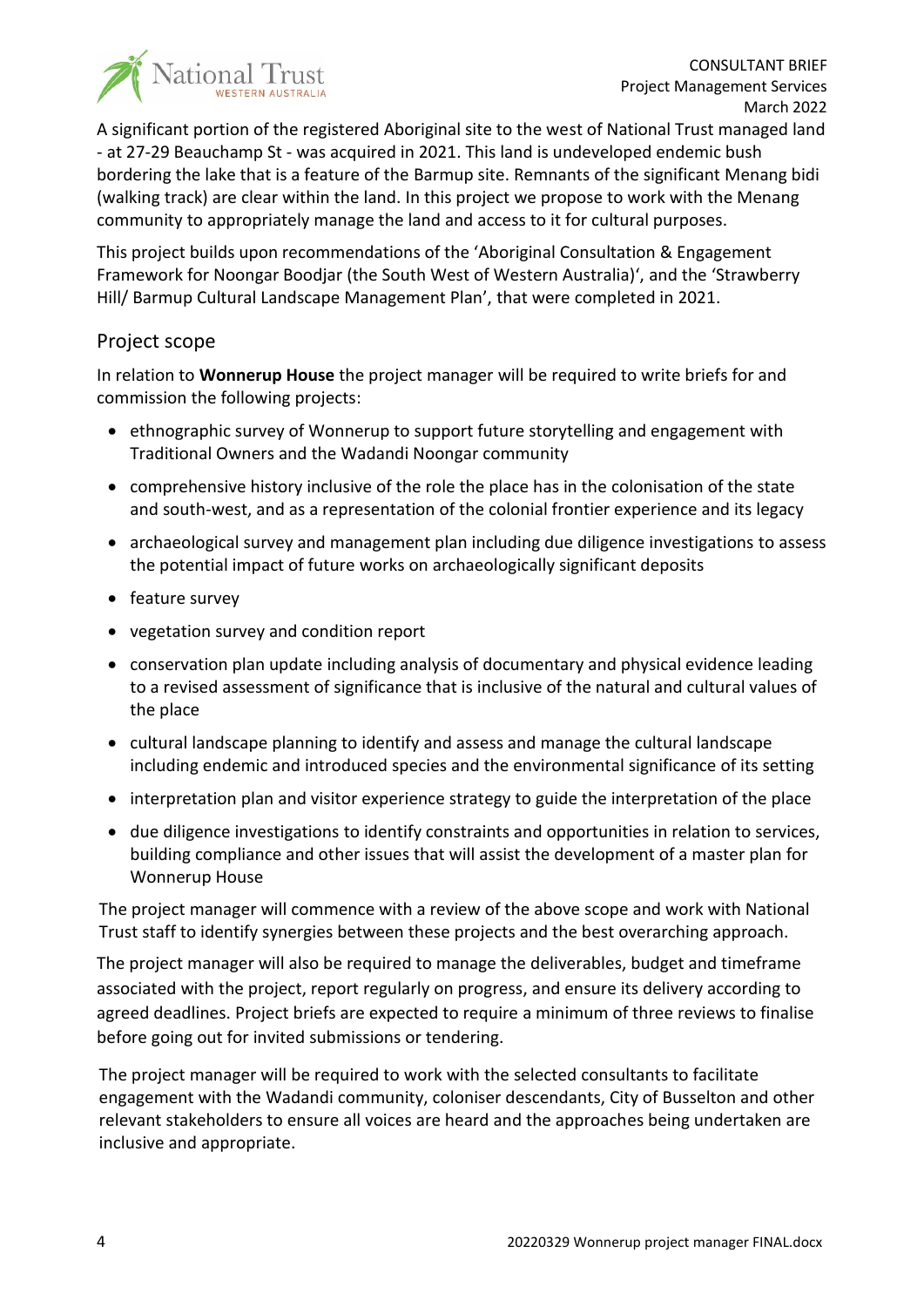

In relation to **Strawberry Hill** the project manager will be required to write briefs for and commission the following projects:

- bushland management and rehabilitation for newly acquired culturally significant bush blocks on Beauchamp Street including a feature survey, arboricultural assessment, onground works plan and bush management plan
- a plan to determine a Menang-led approach to future opportunities for this land
- planning and implementing a bush tucker garden as outlined in the Cultural Landscape Plan for the site
- design, content and printing of a self-guided tour of significant plants on the site

The project manager will also be required to manage the deliverables, and budget associated with the project, report regularly on progress and ensure its delivery according to agreed deadlines. Project briefs are expected to require a minimum of three reviews to finalise before going out for invited submissions or tendering.

The project manager will be required to work with the Menang community, National Trust volunteers, City of Albany and other relevant stakeholders to ensure all voices are heard and the approaches being undertaken are inclusive and appropriate.

The project manager may be based at the National Trust's offices in the Old Observatory, 4 Havelock Street, West Perth or work from the consultant's own premises. Some travel, including occasional overnight stays, will be required. If undertaking regional travel the project manager will be provided with the use of a vehicle from the National Trust's fleet or travel and accommodation will be paid at cost along with a government-standard meals allowance.

# <span id="page-4-0"></span>Timeframe

The project will commence as soon as possible on appointment of the project manager. It is expected the Strawberry Hill project will be completed in the 2022-23 financial year and the Wonnerup House project no later than March 2024 to meet Lotterywest acquittal deadlines.

It is recommended the project manager prepares a high level draft timeline showing the proposed approach. A milestone based approach for brief development deliverables, and also for consultant deliverables, is expected. Performance and billing is tied to milestones.

The project manager will be required to hold a 1 hour fortnightly meeting with the National Trust to report on progress and provide updates.

This project management consultancy is expected to build in at least three iterative touch points into the consultant briefs for managing deliverables review, feedback. The briefs shall be specific about how many meetings/reviews are required at what stage of billable work. The exception to this principle is for simple tasks such as feature surveys.

# <span id="page-4-1"></span>Insurance requirements

The project manager is expected to hold the following insurances:

| Public liability       | \$5,000,000 |
|------------------------|-------------|
| Professional indemnity | \$1,000,000 |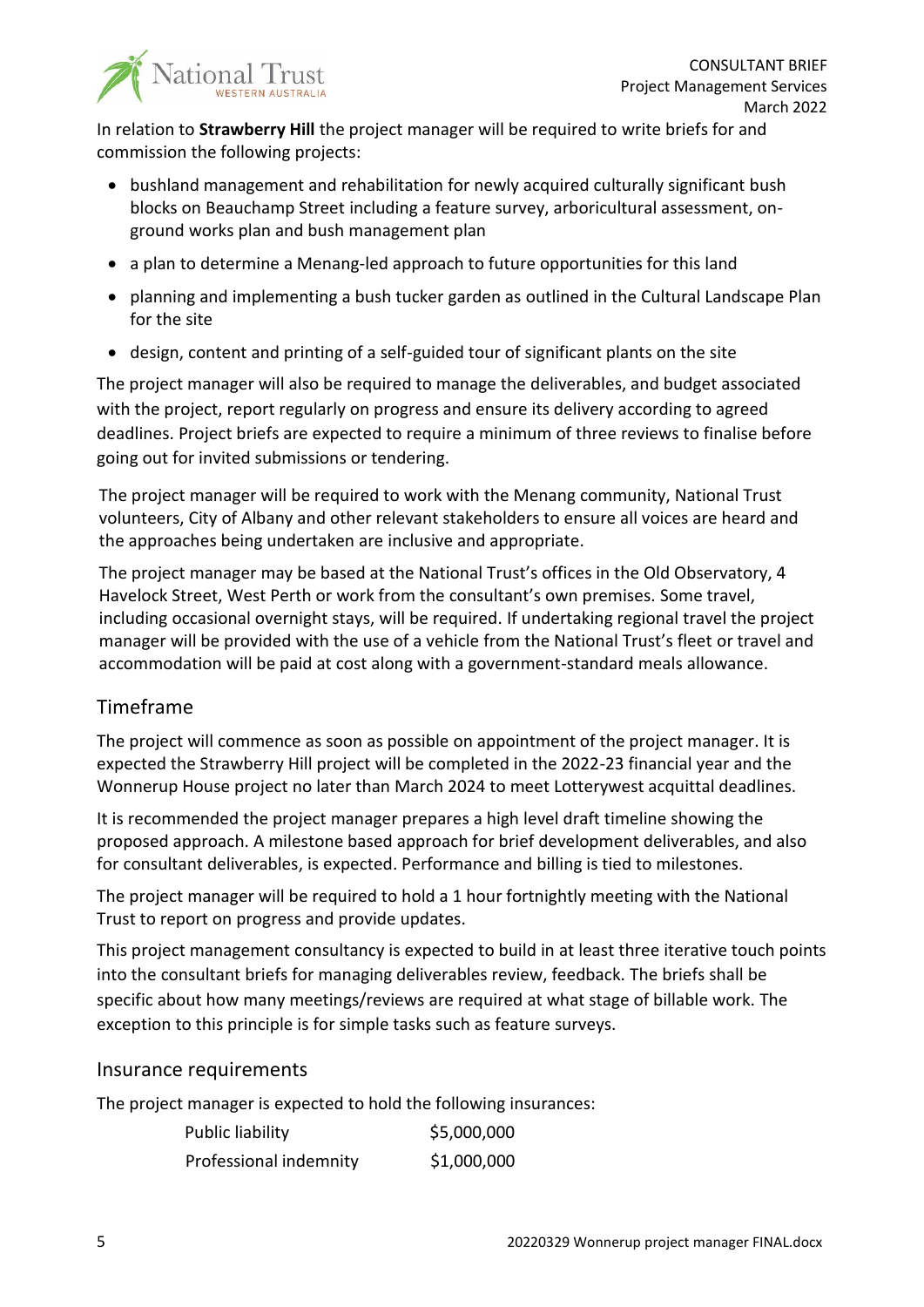

# <span id="page-5-0"></span>Project budget

This project is to be undertaken for a (rounded) fixed price fee of \$40,000 +gst which is to be invoiced according to the achievement of the agreed milestones. Expected touch points for individual projects are 25% fee: interim report and key findings; 50% fee: first draft; 80% fee: second draft; 100% fee: final report.

Hourly rates will be applicable for agreed additional work that is outside the project scope if required.

The project budget for the Wonnerup House project, excluding project management fees, is \$238,500 +gst, plus travel and accommodation at cost. A 15% project management fee of \$30, 525 +gst is offered for this consultancy.

The total project budget for the Strawberry Hill project, excluding project management fees, is \$60,000 +gst, plus travel and accommodation at cost. A 15% project management fee of \$9,000 +gst is offered for this consultancy.

# <span id="page-5-1"></span>Copyright and Confidentiality

Copyright of all original material prepared during the course of these projects will remain with the National Trust of Western Australia. Sharing or distribution of any findings of the projects must receive prior written permission from the National Trust.

#### <span id="page-5-2"></span>Form of Contract

The National Trust short form contract for consultancy/ contract services. NOTE: Payment terms are 21 days from acceptable completion of work.

#### <span id="page-5-3"></span>Information Required for Lodging Submissions

Proponents are welcome to contact the project manager prior to submission.

Submissions will be evaluated against the following criteria:

|  | 1. Demonstrated relevant experience including credentials and expertise | 30% |
|--|-------------------------------------------------------------------------|-----|
|--|-------------------------------------------------------------------------|-----|

- 2. A matrix confirming the project manager's project experience mapped against the tasks **30%**
- 3. Understanding of the tasks and outcomes, response to the brief and proposed approach to the project including a high level timeline as part of this submission **30%**
- 4. Value for money **10%**

The following details must also be included within the submission:

- Name of the project manager, business address and relevant contact details
- Details of services offered
- Hourly rates for any additional work outside the agreed scope
- Names and contact details of three referees who have had recent dealings with the project manager
- Level of insurances and name of the company that holds the policies